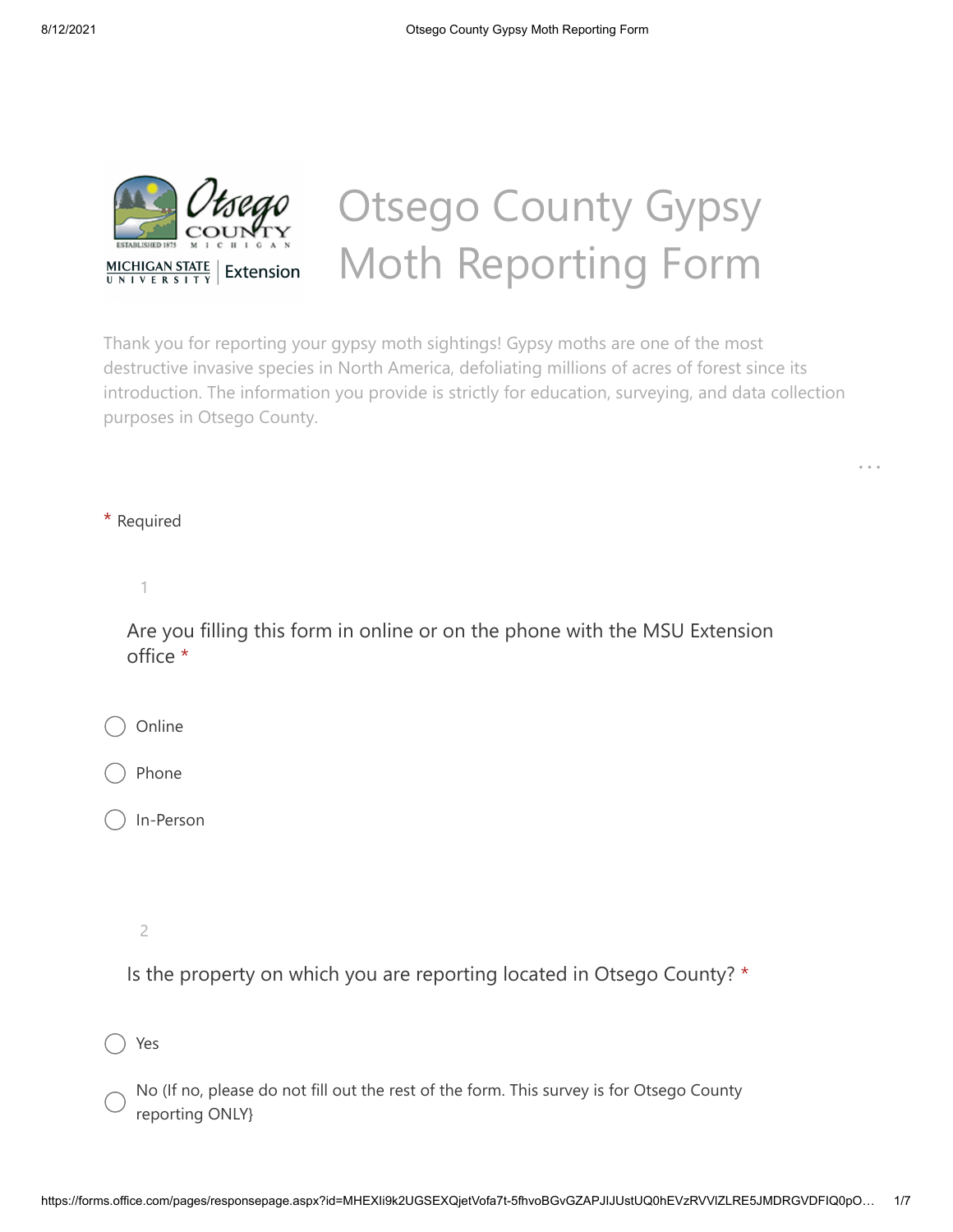3

What is the township in which this property is located? \*

Enter your answer

4

What is the street address where you found evidence of gypsy moth? (ex. 1234 Random Lane, Gaylord, MI, 49735) \*

Enter your answer

5

What is the ZIP Code for this address? \*

Enter your answer

6

What is the nearest cross street for the address you provided? \*

Enter your answer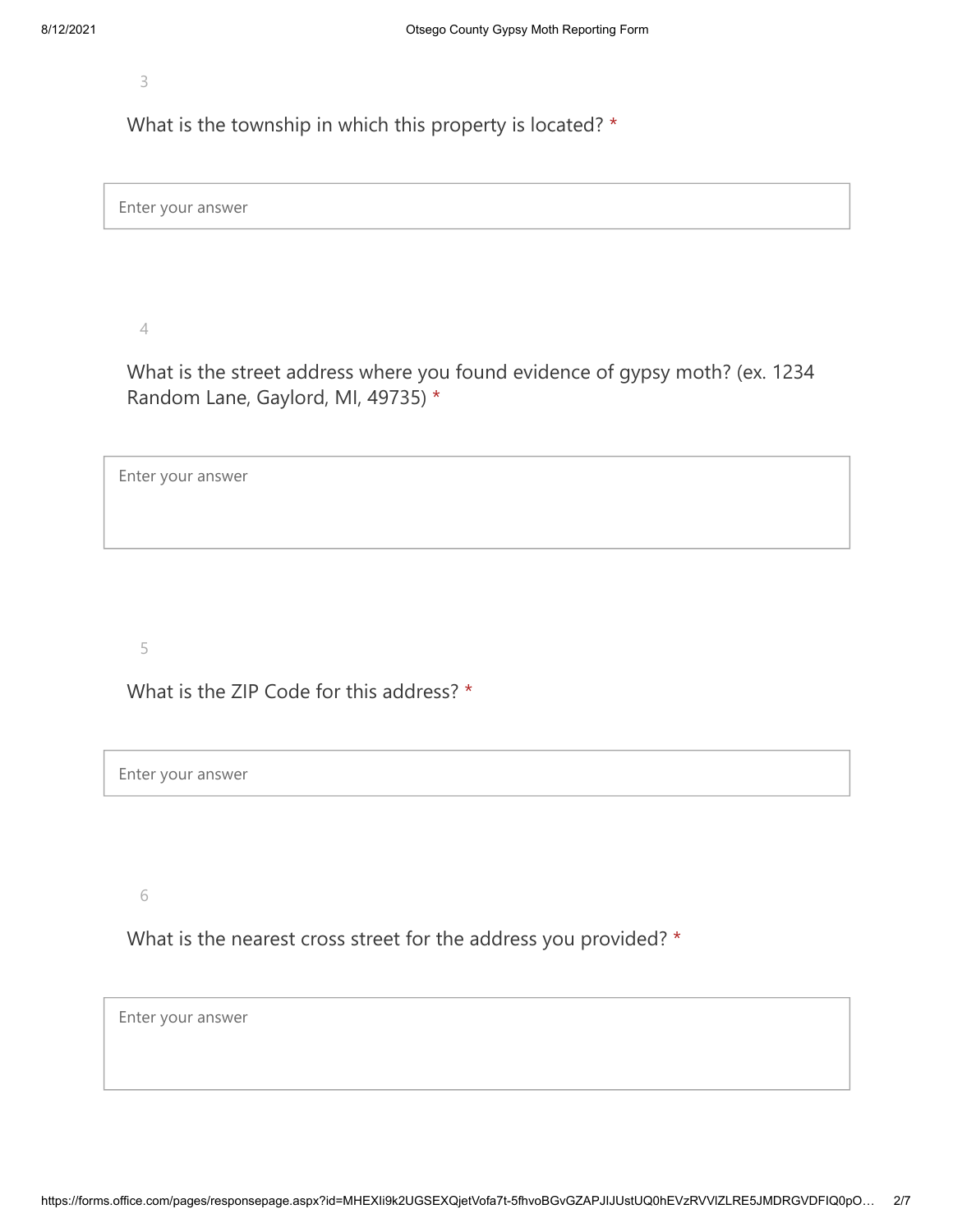7

If possible, please provide the Property Identification Number (PIN) for the address listed. This helps us to locate the property for reporting. (You can find your PIN in your tax records)

| Enter your answer                                            |
|--------------------------------------------------------------|
|                                                              |
|                                                              |
| $\,8\,$                                                      |
| Is there a building or structure located on this property? * |
|                                                              |
| Yes                                                          |
| No                                                           |
|                                                              |
|                                                              |
| $\mathcal{G}$                                                |
| What is your FIRST NAME? *                                   |
|                                                              |
| Enter your answer                                            |
|                                                              |
|                                                              |
|                                                              |

10

What is your LAST NAME? \*

Enter your answer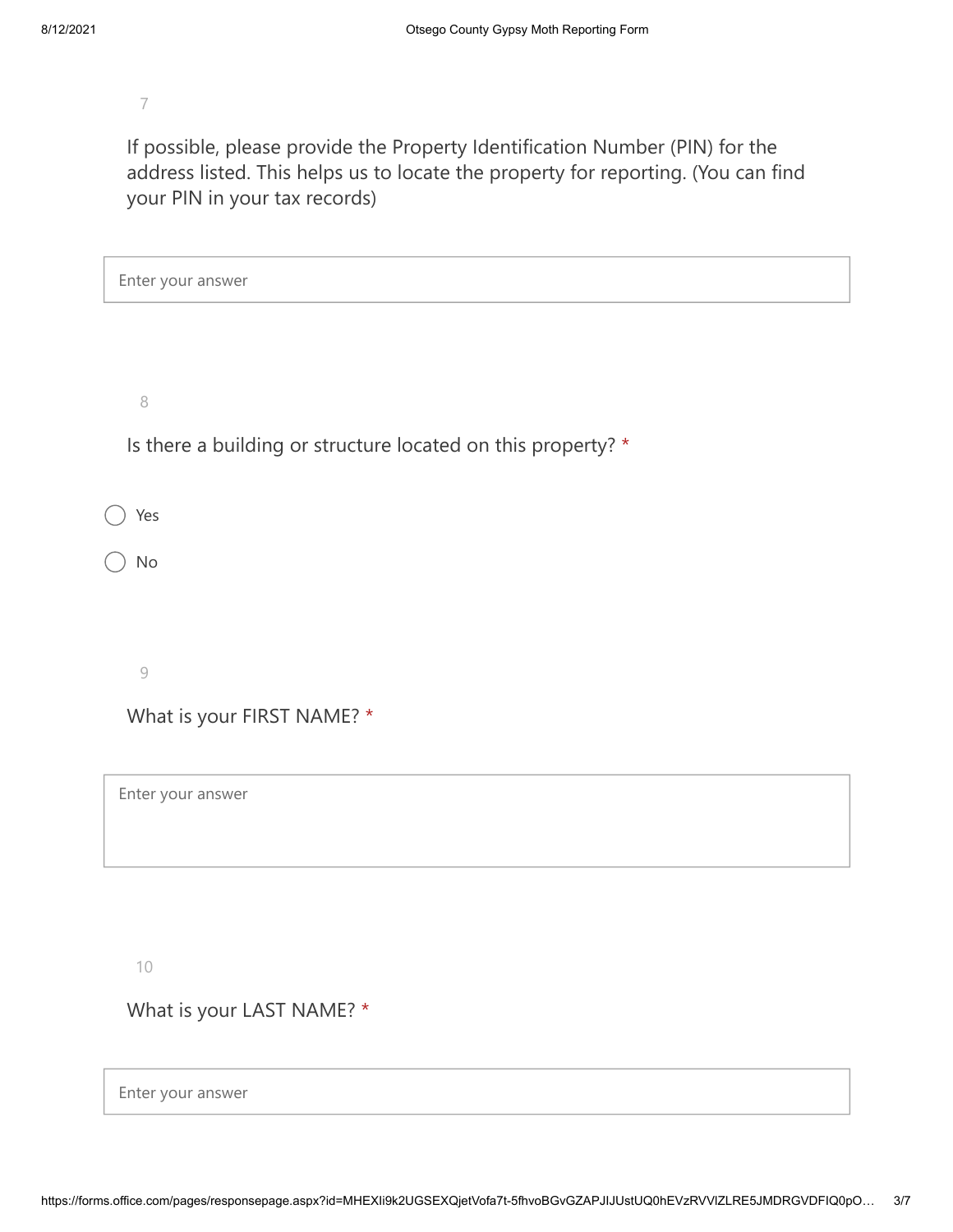11

## What is your phone number? \*

Enter your answer

12

What is your email address?

Enter your answer

## 13

If you are reporting CATERPILLAR sightings from MAY through JULY, are you certain they are gypsy moth caterpillars? Please see the included images comparing invasive gypsy moth caterpillars with native Eastern tent caterpillars to confirm. (Note that gypsy moth caterpillars have 5 pairs of blue spots and 6 pairs of red spots down their backs, and they do NOT build tents in trees.)



Yes, they are gypsy moth caterpillars.

No, they are not gypsy moth caterpillars.



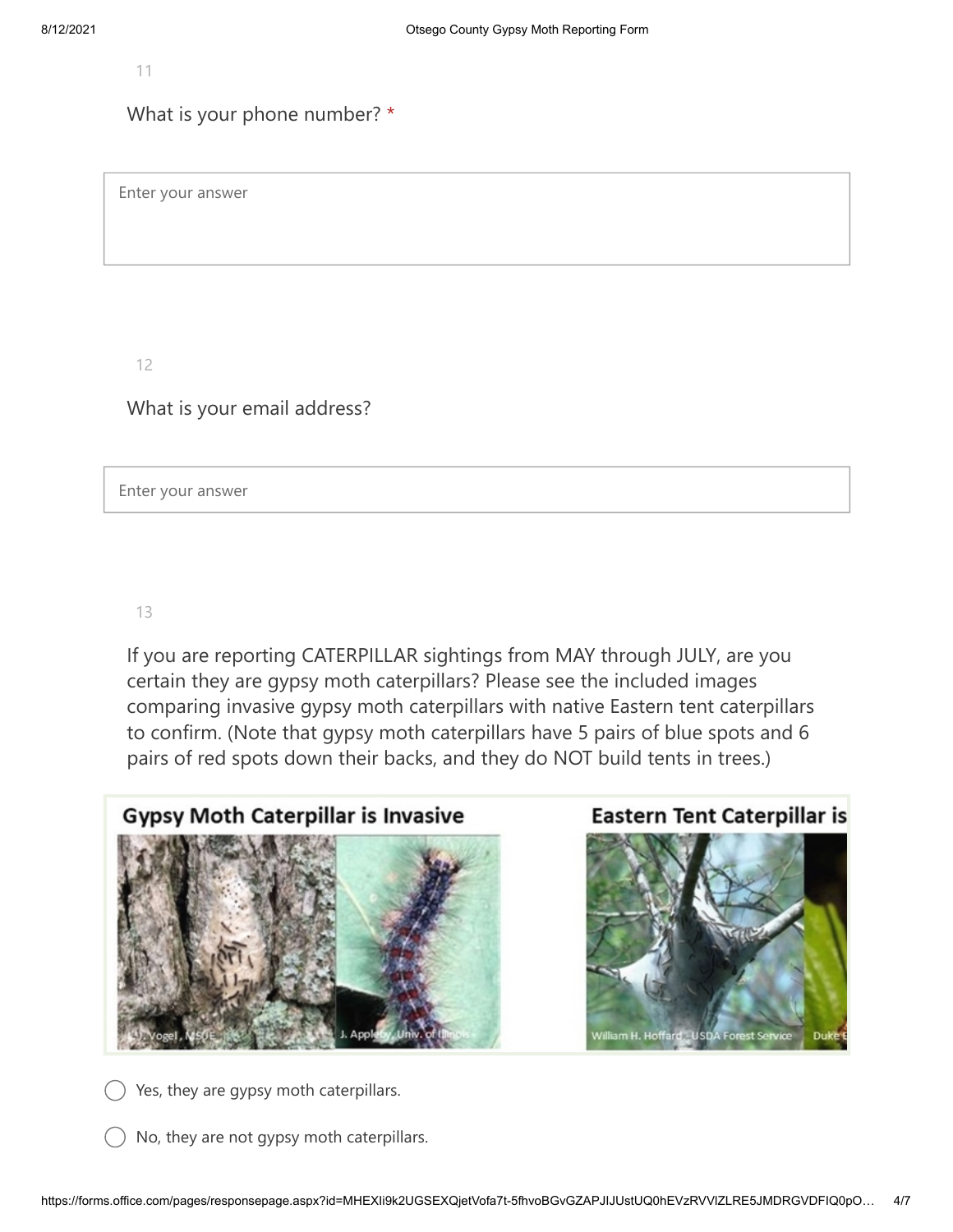If you wish to report EGG MASS sightings from AUGUST through FEBRUARY, please skip down to questions #15 and 16 to report.

For more information to help identify gypsy moth caterpillars, see

) https://www.canr.msu.edu/uploads/resources/pdfs/comparison of the eastern tent caterp illar, forest tent caterpillar and gypsy moth (e2299).pdf

14

If you are reporting gypsy moth CATERPILLAR sightings from MAY through JULY, approximately how many gypsy moth caterpillars did you see WITHIN A ONE-WEEK PERIOD?

- 1-10 caterpillars.
- 10-20 caterpillars.
- Over 20 caterpillars

## 15

If you are reporting gypsy moth CATERPILLAR sightings from MAY through JULY, approximately what size were the caterpillars you saw?

About 1/4" to 1/2" long.

At least 1" long.

16

If you are reporting gypsy moth EGG MASS sightings from AUGUST through FEBRUARY, are you certain they are gypsy moth egg masses? Please see the included images of gypsy moth egg masses to confirm. (They are tan-colored, felty masses, usually found on protected surfaces such as sides of buildings, and on trunks of trees.)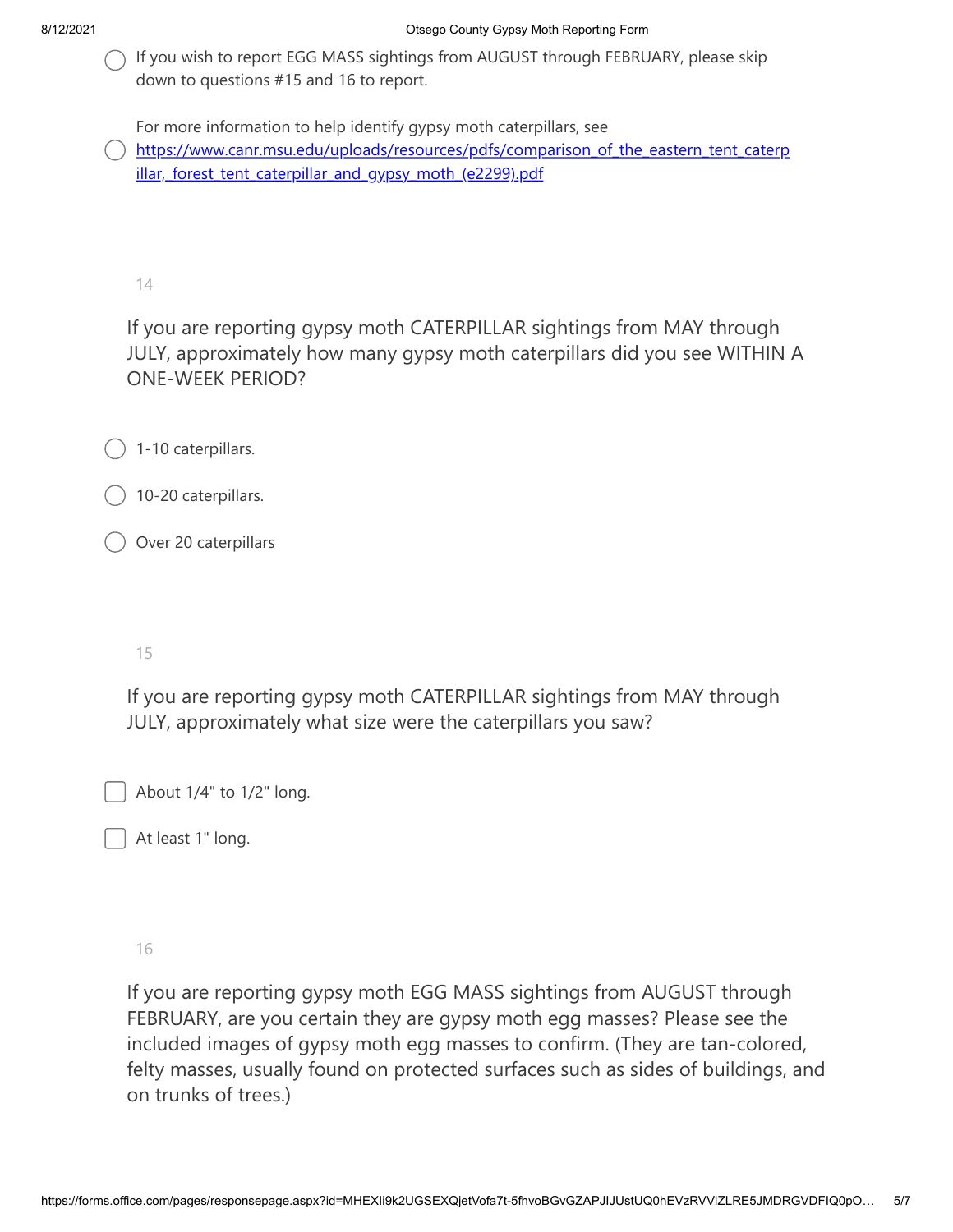

) Yes, they are gypsy moth egg masses.

No, they are not gypsy moth egg masses.

If you wish to report CATERPILLAR sightings from MARCH through JULY, please complete items #12, 13, and 14 to report.

17

If you are reporting gypsy moth EGG MASS sightings from AUGUST through FEBRUARY, approximately how many gypsy moth egg masses did you see WITHIN 100' OF A STRUCTURE?

1-10 egg masses.

- 10-20 egg masses.
- Over 20 egg masses.

18

If you have any additional questions, please email MSU Extension office Otsego County [msue.otsego@msu.edu](mailto:msue.otsego@msu.edu) or call the office at 989-731-0272